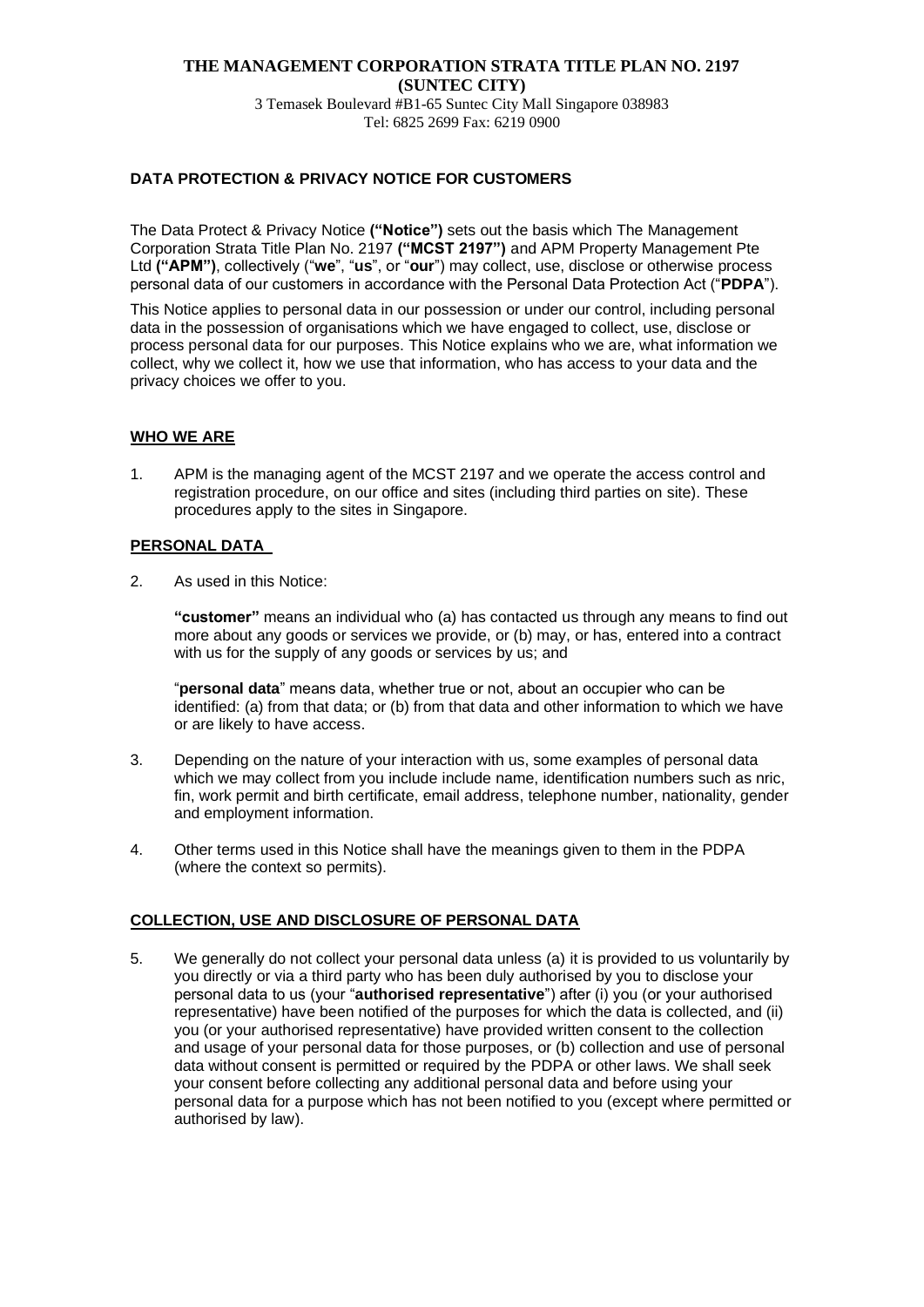# **THE MANAGEMENT CORPORATION STRATA TITLE PLAN NO. 2197 (SUNTEC CITY)**

3 Temasek Boulevard #B1-65 Suntec City Mall Singapore 038983 Tel: 6825 2699 Fax: 6219 0900

- 6. We may collect and use your personal data for any or all of the following purposes:
	- (a) performing obligations in the course of or in connection with our provision of the goods and/or services requested by you;
	- (b) verifying your identity;
	- (c) responding to, handling, and processing queries, requests, applications, complaints, and feedback from you;
	- (d) managing your relationship with us;
	- (e) processing payment or credit transactions;
	- (f) complying with any applicable laws, regulations, codes of practice, guidelines, or rules, or to assist in law enforcement and investigations conducted by any governmental and/or regulatory authority;
	- (g) any other purposes for which you have provided the information;
	- (h) transmitting to any unaffiliated third parties including our third party service providers and agents, and relevant governmental and/or regulatory authorities, whether in Singapore or abroad, for the aforementioned purposes;
	- (i) any other incidental business purposes related to or in connection with the above; and
	- (j) MCSTs carry out duties and functions as set out in the BMSMA (Refer to Sections 46 and 65 of the BMSMA), for example, to properly maintain the common property. In the course of performing their duties and functions under the BMSMA, MCSTs are required to collect personal data of individuals for a number of specific purposes. For instance, MCSTs are required to collect the name and address of the subsidiary proprietor, the name of any mortgagee of the lot, and the name of the representative of the subsidiary proprietor where such subsidiary proprietor is a company, for the purposes of preparing and maintaining a strata roll. Subsidiary proprietors are also required to give written notice to the MCST of their addresses in Singapore for the service of notices8, as well as to provide the names and addresses of the proxy giver or proxy holder in the proxy form . Under the BMSMR, MCSTs are required to collect the names, NRIC/FIN numbers and addresses of elected members of the council and executive committee of the MCST.
- 7. We may disclose your personal data:
	- (a) where such disclosure is required for performing obligations in the course of or in connection with our provision of the goods and services requested by you;
	- (b) to third party service providers, agents and other organisations we have engaged to perform any of the functions with reference to the above mentioned purposes; or
	- (c) Contact tracing and security purposes.

#### **COLLECTION, USE AND DISCLOSURE OF PERSONAL DATA – SPECIFIC TO SECURITY & ACCESS CONTROL FUNCTION**

- 8. For the realization of building access and security controls ("**Security and Access Control**"), data will be collected on behalf of the Security & Operations department.
- 9. Specific to this function, the Access control and request Procedure is lawful and in compliance with Article 6. 1 c-f GDPR (compliance with law, ensuring the vital interest of the data subject, performance of the task carried out in the public interest and for the legitimate interest of the data controller)and Article 9.2 b),c) GDPR (processing is necessary for the purposes of carrying out the obligations and exercising specific rights of the controller or of the data subject in the field of employment and social security and social protection law, processing is necessary for the vital interest of the data subjects).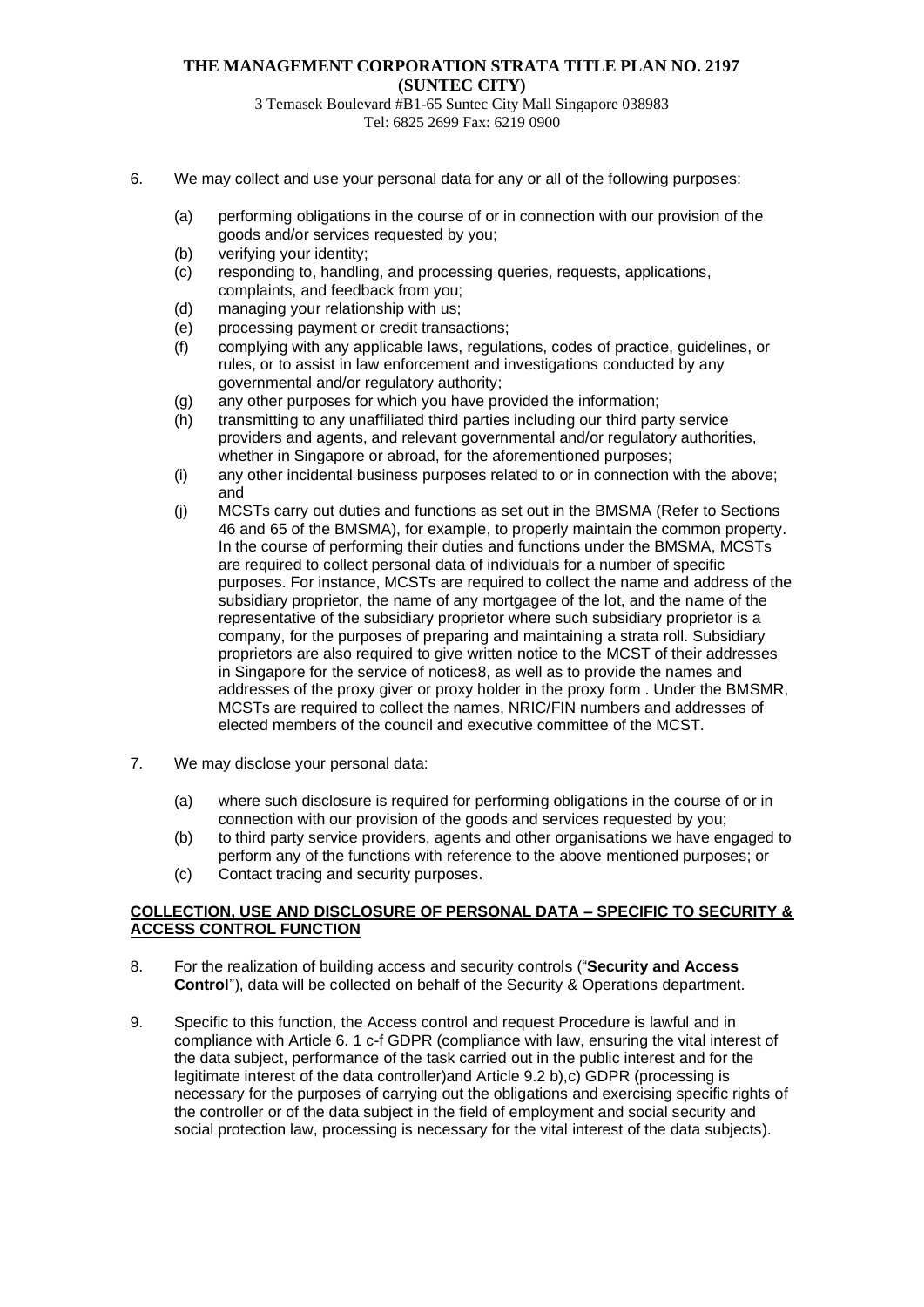# **THE MANAGEMENT CORPORATION STRATA TITLE PLAN NO. 2197 (SUNTEC CITY)** 3 Temasek Boulevard #B1-65 Suntec City Mall Singapore 038983

- Tel: 6825 2699 Fax: 6219 0900
- 10. The Security and Access Control procedure is fully configured according to the GDPR/PII/PDPA and to the strict rules of authorized access of the personal data that are collected. Data is entered by yourself/colleagues via the online registration service or the security and reception employee directly in the access system. The recipients of the collected data are only authorized employees of APM.
- 11. The purposes are strictly related to the above-mentioned (described in clause 6 above) legal grounds for processing activities. Nevertheless, in order to be more specific, we are collecting/processing your personal for the following reasons:
	- (a) presence and access control of all persons registered in the access system;
	- (b) monitoring the safety of the building, occupiers and third party;
	- (c) monitoring the properties of APM, its employees or third parties;
	- (d) attendance registration of the people on the sites (e.g. in case of calamities);
	- (e) compliance with law- meet the requirements Working Conditions, related to informing people about the danger at the site (gate instruction)

## **FURTHER PROCESSING AND THIRD PARTIES**

- 12. Following to the aforementioned purposes and the closely related purposes, the information will be shared with us.
- 13. We will not share data with third parties, unless
	- (a) sharing is necessary to comply with law's requirement, regulation, enforceable governmental request, legal defense;
	- (b) sharing is necessary for protecting your vital interest;

#### **YOUR DATA SUBJECT'S RIGHTS**

- 14. Our goal is to be clear about what information we collect so that you can make meaningful choices about how it is used. We thought it would be helpful to set out your following privacy rights as they are defined in GDPR/PII/PDPA:
	- (a) right to access your personal data that we process;
	- (b) right to have rectified your inaccuracies in personal data that we hold about you;
	- (c) right to object to certain processing of your personal data by us;
	- (d) right to be forgotten, which means that your details might be removed from systems that we use to process your personal data. except if APM Property Management Pte Ltd has to keep information from legislation or other legitimate interests
	- (e) right of data portability (known as the right to request the transmission of your data to another controller);
	- (f) the right to lodge a complaint to your supervisory authority.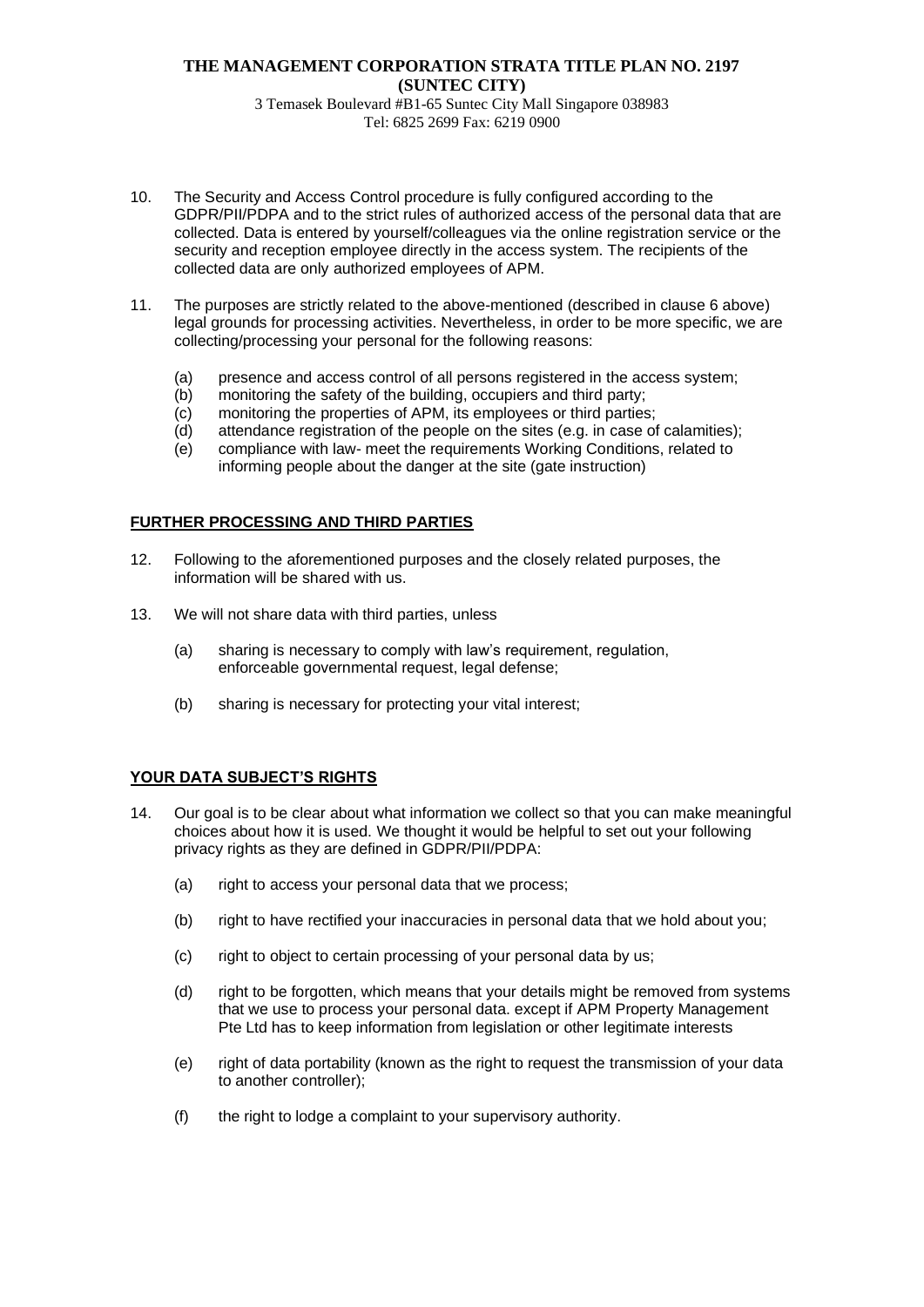# **THE MANAGEMENT CORPORATION STRATA TITLE PLAN NO. 2197 (SUNTEC CITY)**

3 Temasek Boulevard #B1-65 Suntec City Mall Singapore 038983 Tel: 6825 2699 Fax: 6219 0900

(g) For a further understanding of your rights and procedure please contact your designated GDPR, PII and PDPA Data Protection Officer.

#### **WITHDRAWING YOUR CONSENT**

- 15. The consent that you provide for the collection, use and disclosure of your personal data will remain valid until such time it is being withdrawn by you in writing. You may withdraw consent and request us to stop collecting, using and/or disclosing your personal data for any or all of the purposes listed above by submitting your request in writing or via email to our Data Protection Officer at the contact details provided below.
- 16. Upon receipt of your written request to withdraw your consent, we may require reasonable time (depending on the complexity of the request and its impact on our relationship with you) for your request to be processed and for us to notify you of the consequences of us acceding to the same, including any legal consequences which may affect your rights and liabilities to us. In general, we shall seek to process your request within **seven (7) business days** of receiving it.
- 17. Whilst we respect your decision to withdraw your consent, please note that depending on the nature and scope of your request, we may not be in a position to continue providing our goods or services to you and we shall, in such circumstances, notify you before completing the processing of your request. Should you decide to cancel your withdrawal of consent, please inform us in writing in the manner described in clause 15 above.
- 18. Please note that withdrawing consent does not affect our right to continue to collect, use and disclose personal data where such collection, use and disclose without consent is permitted or required under applicable laws.

#### **ACCESS TO AND CORRECTION OF PERSONAL DATA**

- 19. If you wish to make (a) an access request for access to a copy of the personal data which we hold about you or information about the ways in which we use or disclose your personal data, or (b) a correction request to correct or update any of your personal data which we hold about you, you may submit your request in writing or via email to our Data Protection Officer at the contact details provided below.
- 20. Please note that a reasonable fee may be charged for an access request. If so, we will inform you of the fee before processing your request.
- 21. We will respond to your request as soon as reasonably possible. In general, our response will be within **two (2) business days**. Should we not be able to respond to your request within thirty (30) days after receiving your request, we will inform you in writing within thirty (30) days of the time by which we will be able to respond to your request. If we are unable to provide you with any personal data or to make a correction requested by you, we shall generally inform you of the reasons why we are unable to do so (except where we are not required to do so under the PDPA).

#### **PROTECTION OF PERSONAL DATA**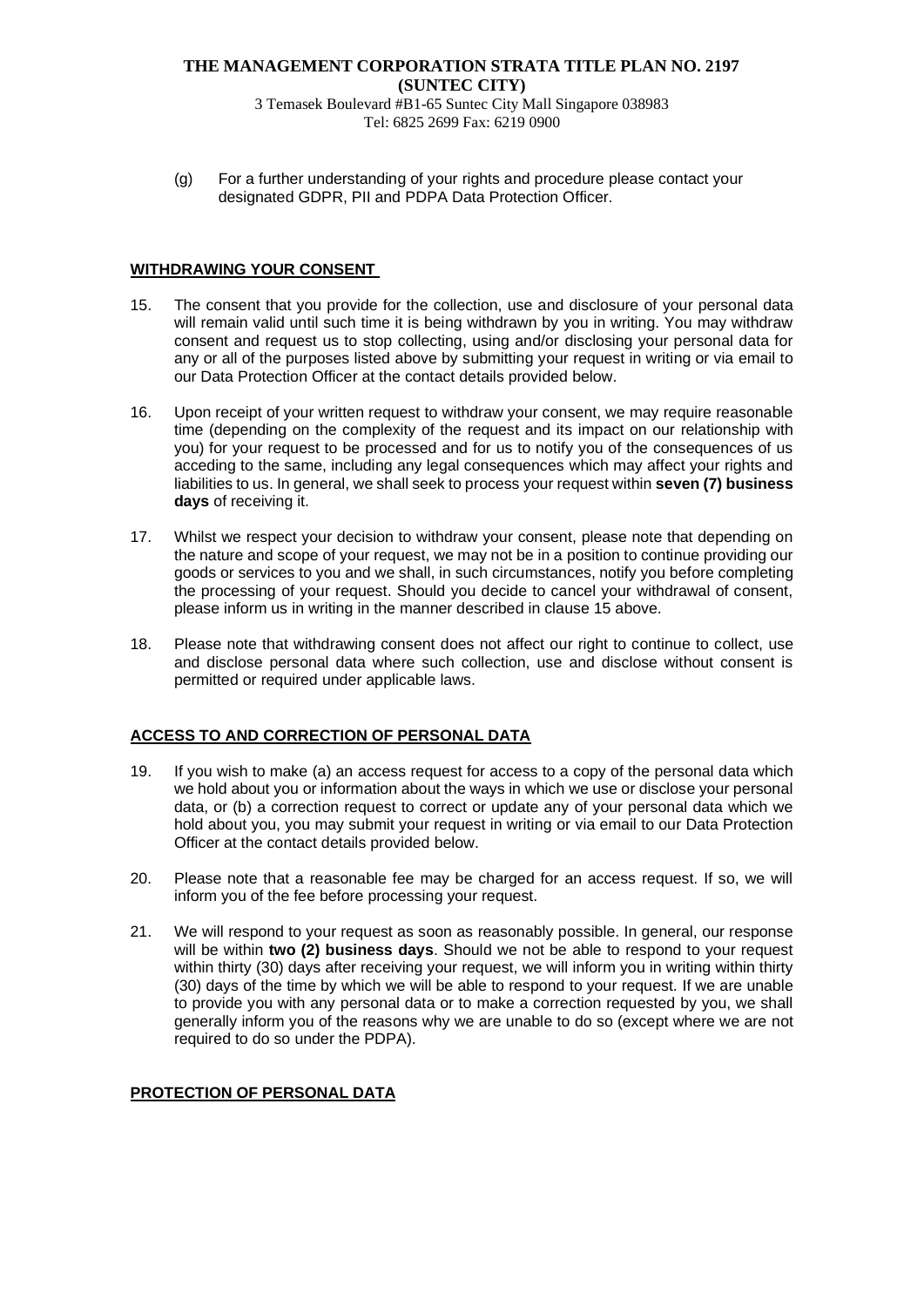# **THE MANAGEMENT CORPORATION STRATA TITLE PLAN NO. 2197 (SUNTEC CITY)**

3 Temasek Boulevard #B1-65 Suntec City Mall Singapore 038983 Tel: 6825 2699 Fax: 6219 0900

- 22. To safeguard your personal data from unauthorised access, collection, use, disclosure, copying, modification, disposal or similar risks, we have introduced appropriate administrative, physical and technical measures such as encryption, and disclosing personal data both internally and to our authorised third party service providers and agents only on a need-to-know basis.
- 23. You should be aware, however, that no method of transmission over the Internet or method of electronic storage is completely secure. While security cannot be guaranteed, we strive to protect the security of your information and are constantly reviewing and enhancing our information security measures.

# **ACCURACY OF PERSONAL DATA**

24. We generally rely on personal data provided by you (or your authorised representative). In order to ensure that your personal data is current, complete and accurate, please update us if there are changes to your personal data by informing our Data Protection Officer in writing or via email at the contact details provided below.

## **RETENTION OF PERSONAL DATA**

- 25. We may retain your personal data for as long as it is necessary to fulfil the purpose for which it was collected, or as required or permitted by applicable laws.
- 26. We will cease to retain your personal data, or remove the means by which the data can be associated with you, as soon as it is reasonable to assume that such retention no longer serves the purpose for which the personal data was collected, and is no longer necessary for legal or business purposes.
- 27. We manage the relevant personal data and the access registration in the automated access registration system. According to the Article 5(1) (e) GDPR, data will be stored only for the purposes for which the personal data are processed unless exception mentioned under this article applies.
- 28. The personal master data included in the registration system is removed immediately after the right of access has expired, unless the person is on a blacklist. In that case, master data will remain in the system until the period for which the access is denied has expired. The access records included in the access registration system is removed immediately, after that the registrations are destroyed.

# **TRANSFERS OF PERSONAL DATA OUTSIDE OF SINGAPORE**

29. There will be no transfer of data to a (government) authority and/or commercial parties to third countries.

# **DATA PROTECTION OFFICER**

30. You may contact our Data Protection Officer if you have any enquiries or feedback on our personal data protection policies and procedures, or if you wish to make any request, in the following manner:

Email Address : [DPO@apmasia.com.sg](mailto:DPO@apmasia.com.sg)